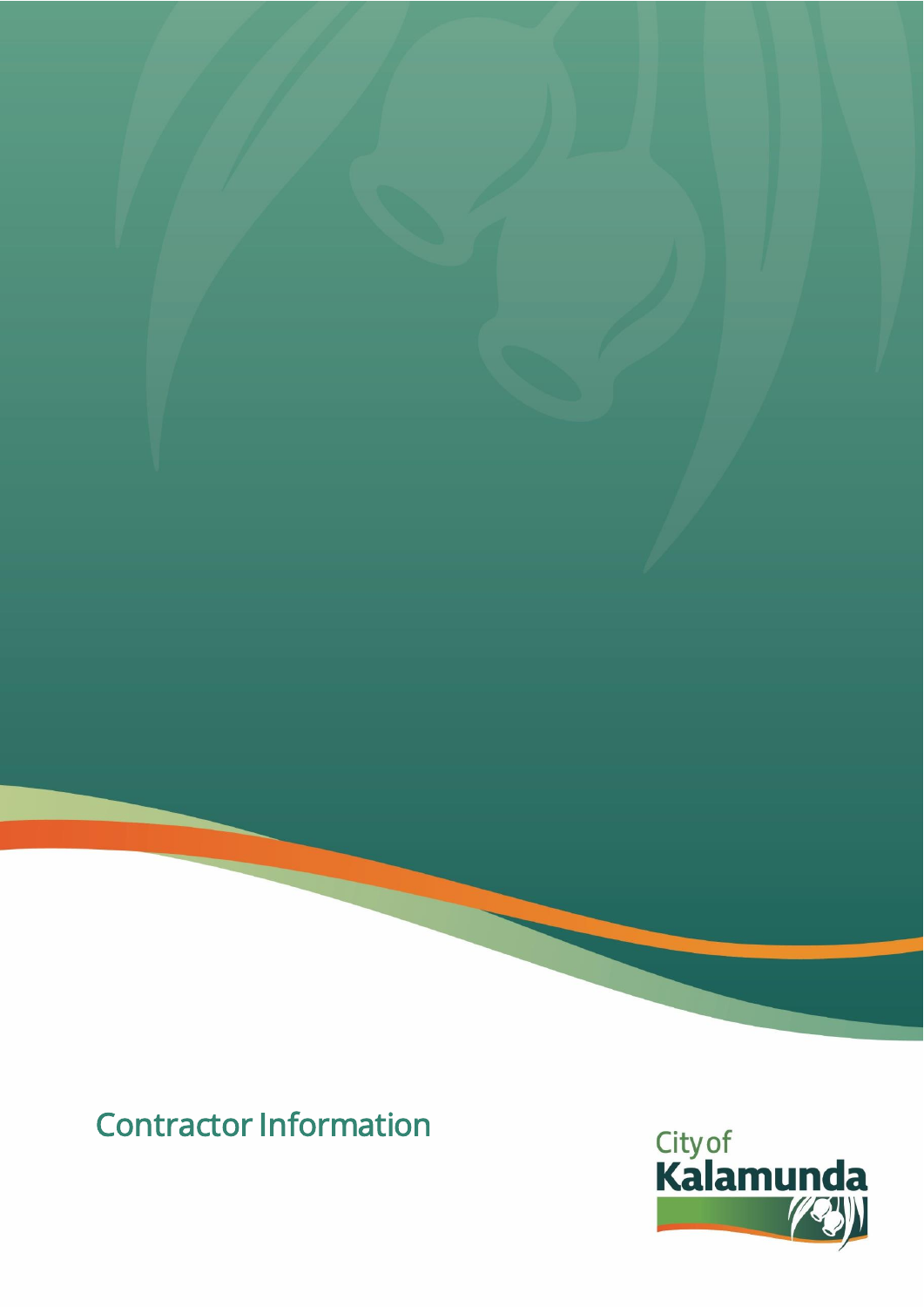# **Contractor Induction Program**

# Table of Contents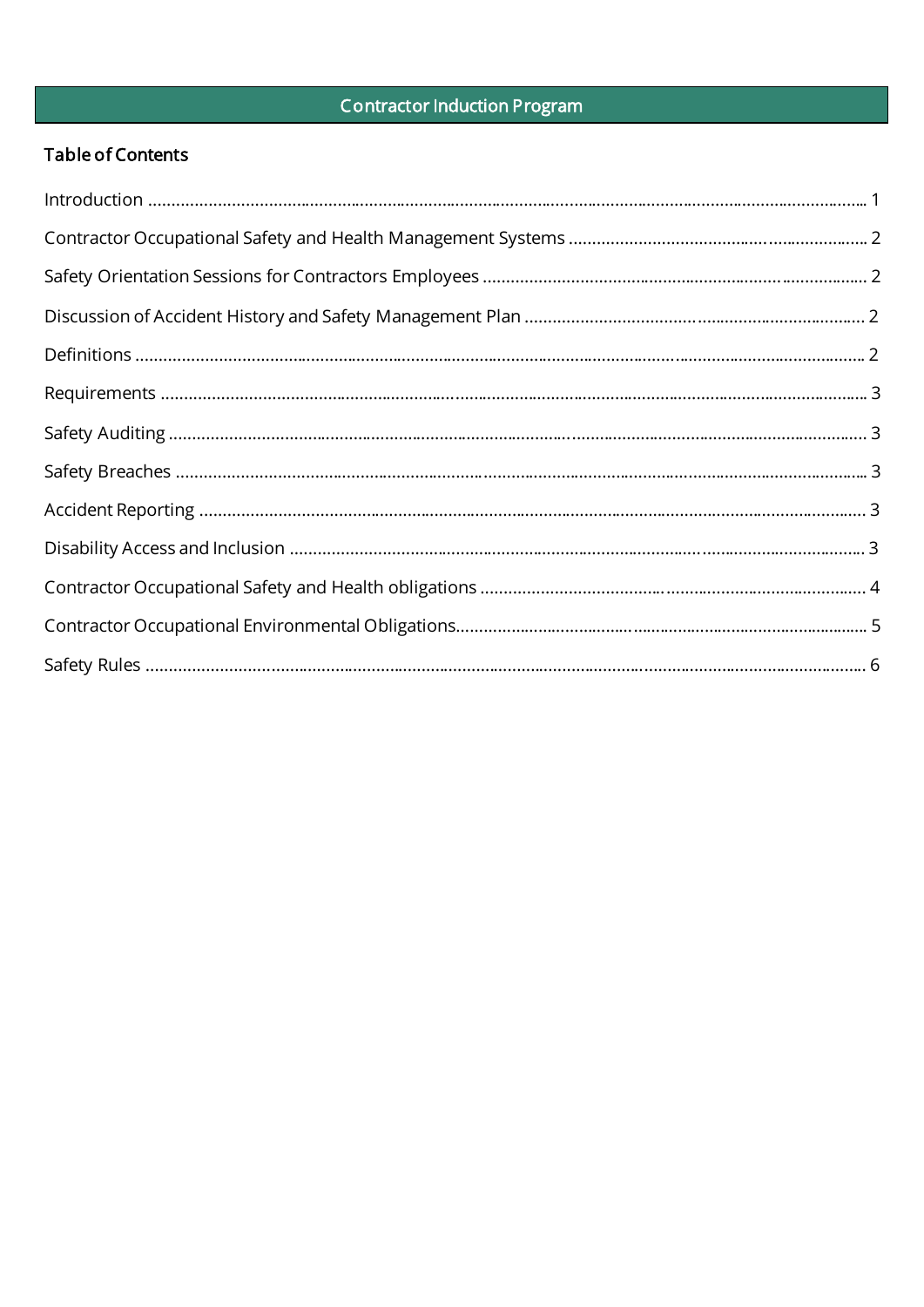#### Introduction

Welcome to the City of Kalamunda Contractor Induction Program (in person). This program does not replace the requirement for a site induction.

You will require the following documents for the Contractor Induction Program and the site induction:

- Copy of valid Certificate of Currency for Public Liability Insurance
- Copy of your valid Worker Compensation Insurance
- Copy of required licences and insurances
- Emergency procedures
- Job safety analysis and risk assessment
- If high risk work activity, a copy site management plan is required
- If applicable, copy of Professional Indemnity Insurance

(Note if you have come via the Tender Process additional information may be requested).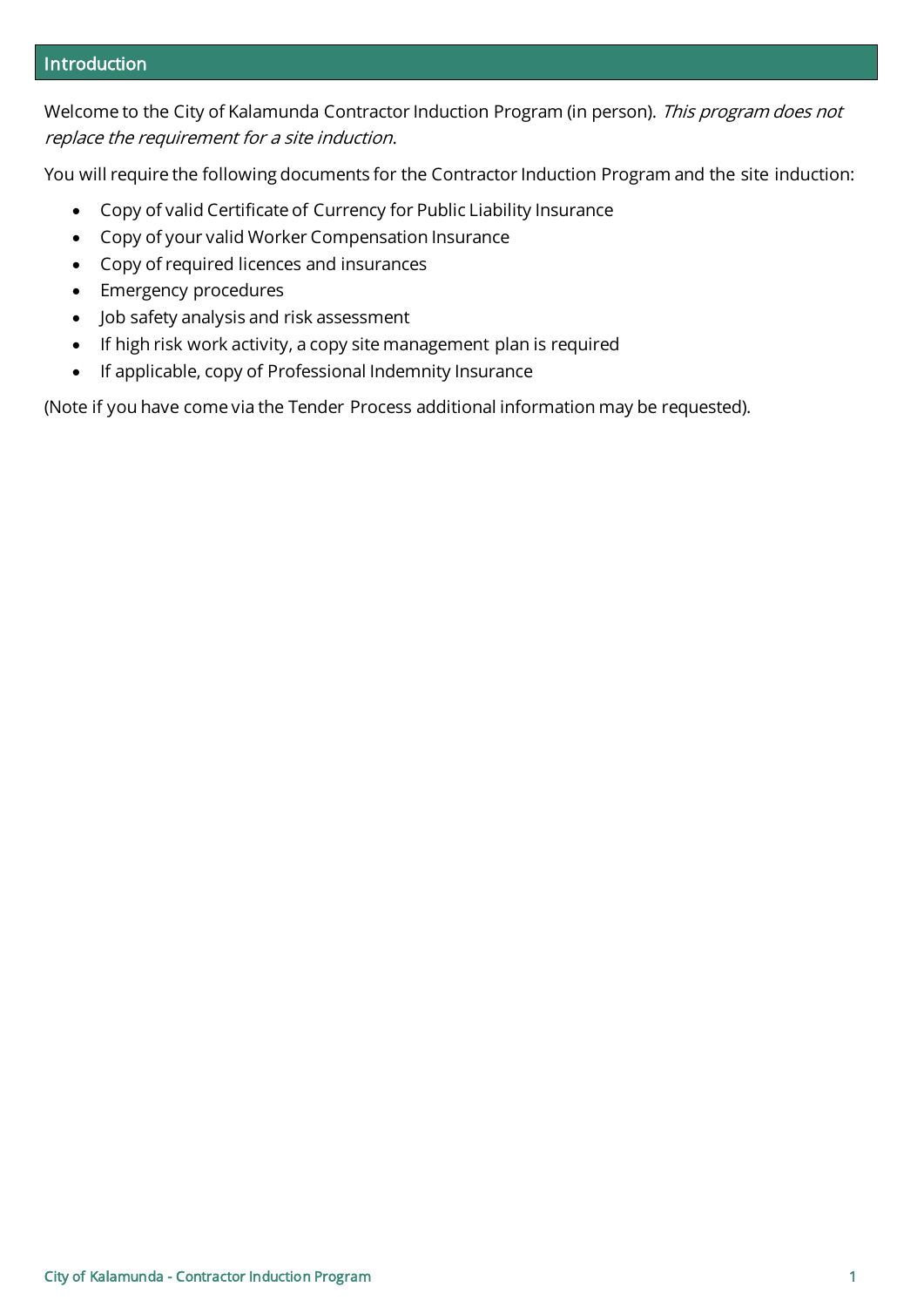The Occupational Safety and Health (OSH) management system of the Contractor must as a minimum requirement demonstrate compliance with employer/employee duties specified in (Sections 19, 20 and 21) of the Western Australian Occupational Safety and Health Act 1984.

The Contractor must, when requested by the City, submit a copy of its Company Occupational Safety and Health management plan/documentation describing the following:

- Safety policies and objectives
- Safety auditing and inspection procedures
- Organisation structure and responsibilities
- Safety consultation procedures
- Safe work practices and procedures (including manual handling procedures)
- Safety performance monitoring
- Safety training and induction, staff and visitors
- Hazard identification, reporting and control procedures
- Emergency procedures and control system
- Accident / Incident reporting procedures.

## Safety orientation sessions for contractors' employees

At the discretion of the City of Kalamunda, the Contractor's employees may be required to attend a one hour safety orientation session to discuss the statutory responsibility of the parties to the Contract, key aspects of the City's safety management plan and specific hazards associated with the relevant on site activities.

#### Discussion of Accident History and Safety Management Plan

The Contractor will ensure that a suitable line management person is available on a monthly basis to discuss the safety management aspects on the job, should the City deem it necessary.

#### **Definitions**

Contractors: (major tenders and major works) A person or business who performs services for another person under an express or implied agreement.

Short term operational work: A person or business who is engaged for specific tasks/jobs for example window cleaning, electrical, cleaning contractors for 1-5 days or a few hours duration.

Temporary Labour Hire: Personnel employed via an employment agency for a pre-determined period of time.

Consultants: Professional advisers or experts who charge a fee for providing advice or services in a particular field.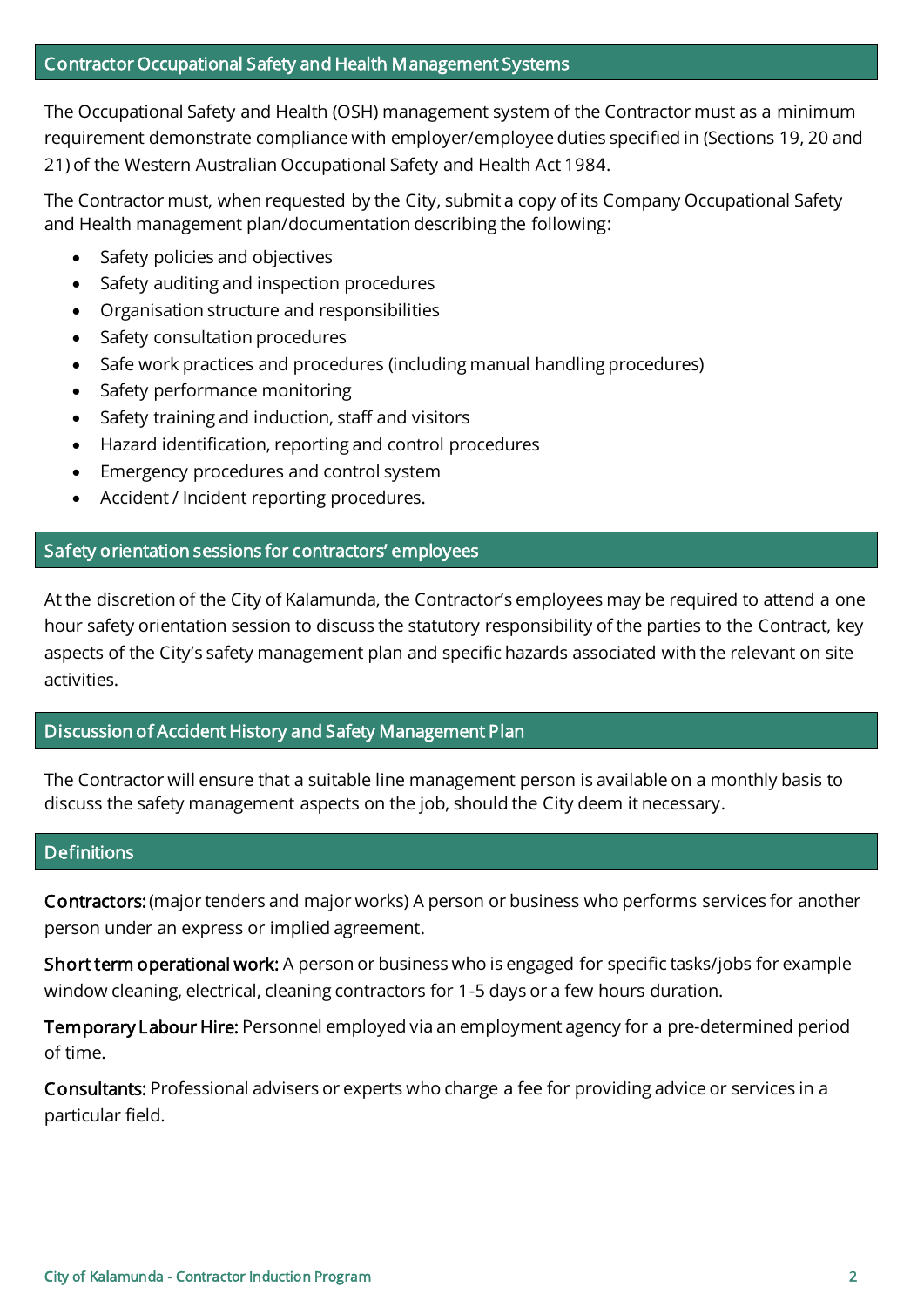- Contractors and short-term operational works personnel will be required to undertake the City of Kalamunda contractor induction.
- The identified risks need to be addressed and control options implemented at the induction stage.
- Risk Assessments are to be conducted for all contracted and short-term operational works.
- Certificates and licenses are to be sited and copies held on file as required.
- An inspection or inspections of work and work practices will be scheduled over the timeframe of the contracted works.

#### Safety Auditing

- Will be conducted at random throughout the period of the contract.
- You will need to ensure that compliance is being met.
- Non-compliance and continuing breaches can and will impact on contracts.

#### Safety Breaches

Should the City become aware of a safety breach the City may:

- Request contractor take immediate action to ensure a safe workplace issue non-compliance
- Stop works until the contractor has repaired the breach
- Terminate its agreement with the Contractor immediately upon written notice to the contractor

#### Accident Reporting

- Contractors to report all incidents and injuries
- Accidents to be investigated
- City and contractor have a duty to report notifiable injuries or diseases to WorkSafe
- Report hazards immediately.

#### Disability access and inclusion

Access and inclusion is ensuring all public services, facilities and information are available to all community members, including those who have a disability, so that they have the opportunity and choice to participate in all aspects of community life.

The Disability Services Act (1993) – section 29b states "A public authority that has a disability access and inclusion plan must take all practicable measures to ensure that the plan is implemented by the public authority and its officers, employees, agents or contractors".

Contractors will be expected to report to council annually on their progress in achieving the desired outcomes if the contracted works includes access to buildings and other facilities. The Contractor Report to be used is available from "A guide to Disability Access and Inclusion Plans (DAIPs) for Local Government contractors", supplied at induction.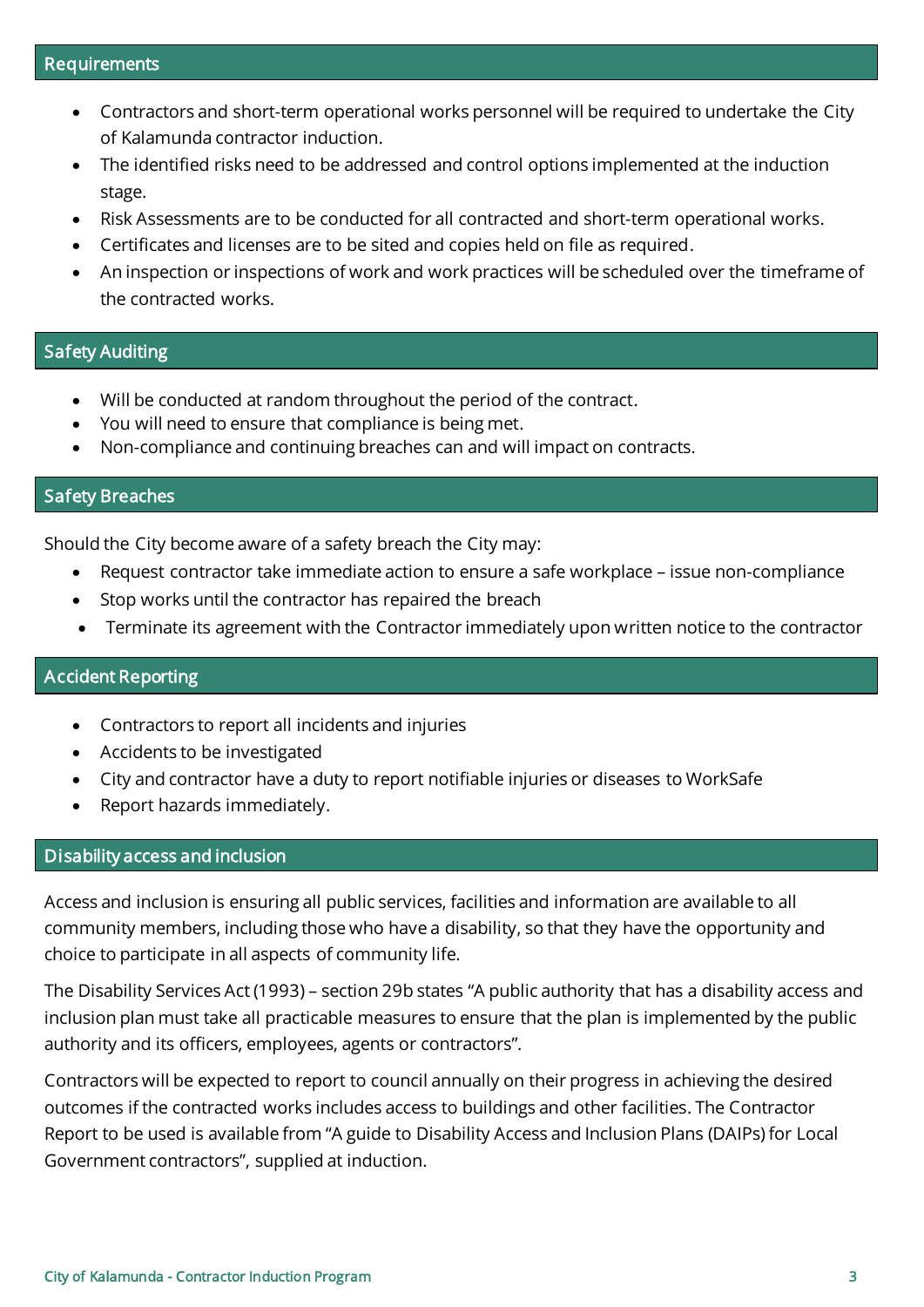# CONTRACTOR OCCUPATIONAL SAFETY AND HEALTH OBLIGATIONS

The City of Kalamunda acknowledges that it has a Duty of Care obligation under the Occupational Safety and Health Act 1984 to provide to all its employees (including contractors and their employees) a safe workplace and a safe system of work.

It is therefore required that Contractors carrying out any work for the Council shall be required to comply with the Council's Occupational Safety and Health Policies and Procedures. This will entail:

- The Contractor and its employees having all necessary current licences appropriate to the work being provided/undertaken.
- The Contractor must ensure that all their staff are trained and competent in the safe use and operation of plant and equipment that they are required to operate in carrying out the work.
- Wearing appropriate and necessary Personal Protective Equipment when carrying out any work duties.
- Ensuring that all plant and equipment used in carrying out those duties are regularly maintained.
- All necessary plant and equipment have all the necessary guards in place and meet the requirements of Occupational Safety and Health Regulations 1996, and any appropriate Australian Standards pertaining to the equipment used or the type of work being carried out.
- The Contractor's Workers Compensation Policy appropriately covers contractor's employees that are engaged in working on the contract.
- Copies of all insurance certificates of currency and licences are required to be provided prior to the commencement of the contract.

All Contractors will be required to have a minimum of \$20,000,000.00 Public Liability Insurance and where advice is being provided to the Council as part of the contract, a minimum of \$5,000,000.00 Professional Indemnity Insurance is also required.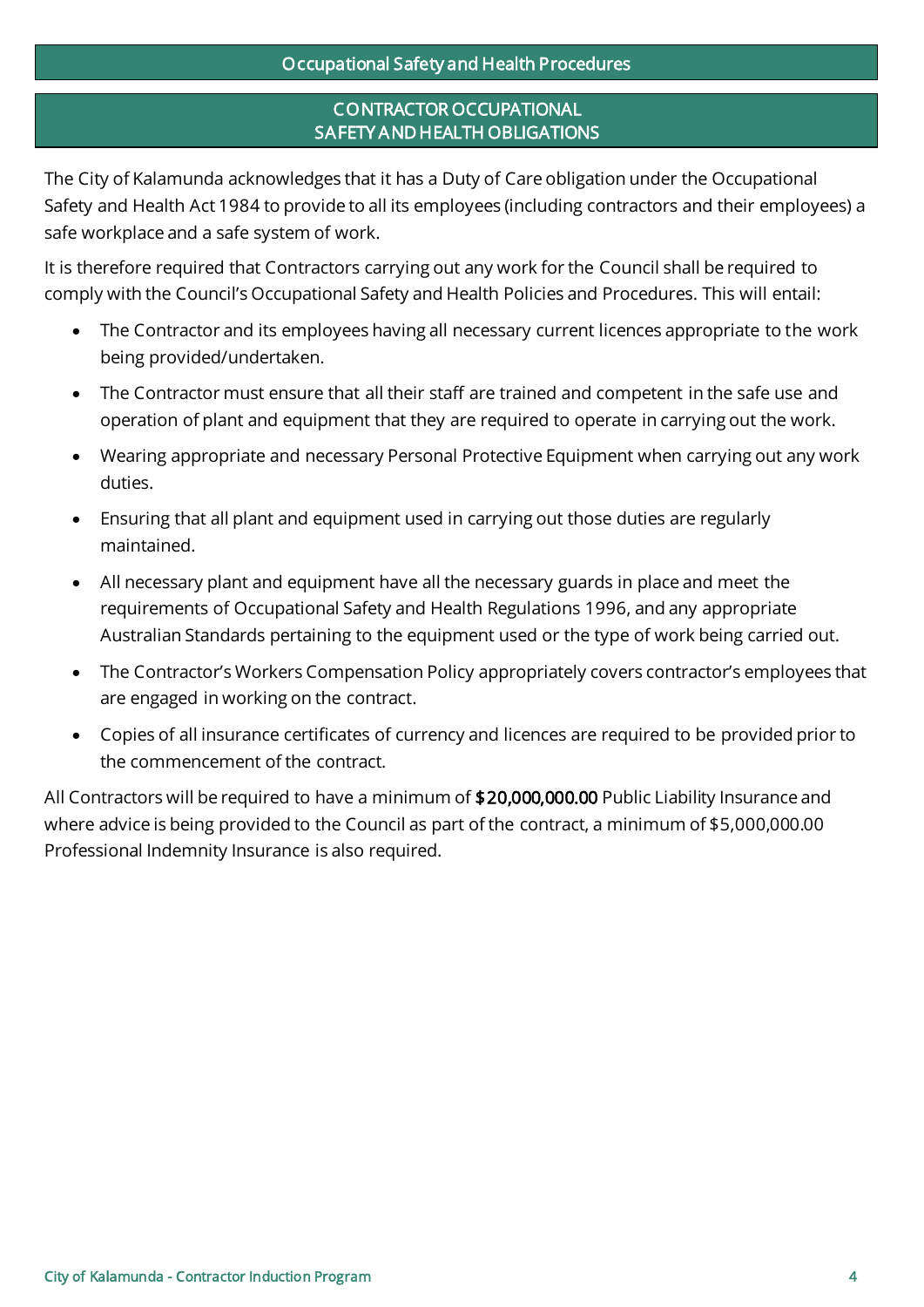## CONTRACTOR OCCUPATIONAL ENVIRONMENTAL OBLIGATIONS

The City of Kalamunda contains a diverse range of plant and animals linked by private land ownership, regional, national and public recreational lands and water courses. The City is commitment to maintaining its biodiversity and developed a Local Biodiversity Strategy in 2004 and has supporting policies to ensure protection under state and federal legislation.

It is the Contractor's responsibility to prevent and take measures to minimise environmental harm through and not limited to;

- 1. Ensuring all vehicles and machinery are clean and free of soil to prevent the spread of weed seed and dieback (phytophthora)
- 2. Ensuring that no soil, sediment or hazardous substances from a work activity enters a stormwater system or water course.
- 3. Ensuring appropriate machinery selection and operations accommodate site restrictions and space
- 4. Ensuring works are conducted in manner which provides the least impact to the environment
- 5. Ensuring on site marking of "no go areas" or trees are clearly identifiable and protected

Approvals are required from the City of Kalamunda to;

- 6. Remove or prune any living, dead or dying vegetation defined as grass, shrubs, trees and wetland plants
- 7. Interfere with any water course or drainage systems
- 8. To extend beyond the area of the defined scope of works
- 9. Bring in soil or fill to undertake a task